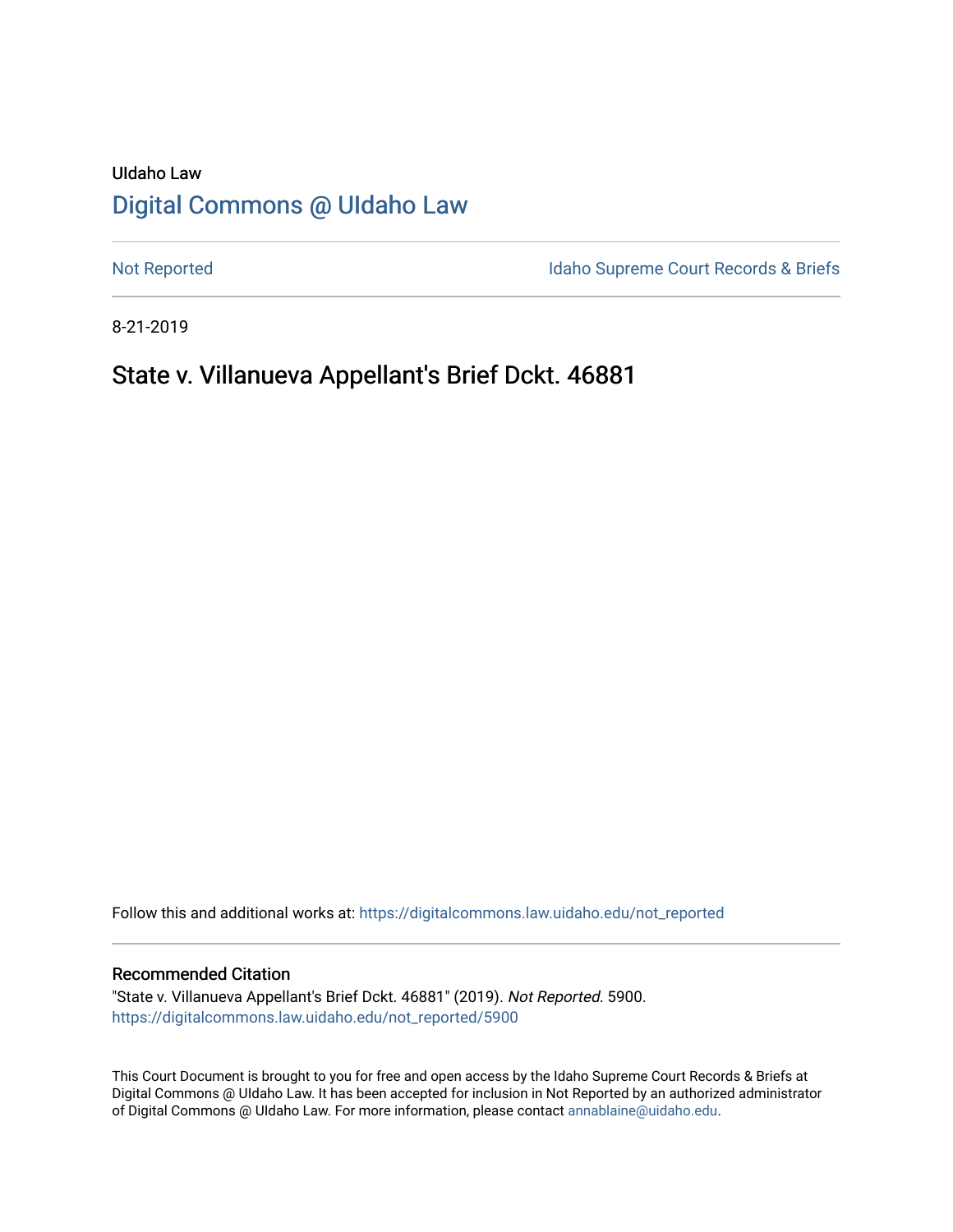Electronically Filed 8/21/2019 2:34 PM Idaho Supreme Court Karel Lehrman, Clerk of the Court By: Brad Thies, Deputy Clerk

ERIC D. FREDERICKSEN State Appellate Public Defender I.S.B. #6555

REED P. ANDERSON Deputy State Appellate Public Defender **I.S.B.** #9307 322 E. Front Street, Suite 570 Boise, Idaho 83702 Phone: (208) 334-2712 Fax: (208) 334-2985 E-mail: documents@sapd.state.id. us

# IN THE SUPREME COURT OF THE STATE OF IDAHO

| STATE OF IDAHO,                  |                                  |
|----------------------------------|----------------------------------|
|                                  |                                  |
| Plaintiff-Respondent,            | NO. 46881-2019                   |
|                                  |                                  |
| V.                               | KOOTENAI COUNTY NO. CR-2009-9562 |
|                                  |                                  |
| JUAN CARLOS ALDANA VILLANUEVA, ) |                                  |
|                                  | <b>APPELLANT'S BRIEF</b>         |
| Defendant-Appellant.             |                                  |
|                                  |                                  |

# STATEMENT OF THE CASE

# Nature of the Case

Juan Carlos Aldana Villanueva appeals from the district court's order denying his motion to correct an illegal sentence. Mindful of the relevant authority, Mr. Villanueva asserts the district court erred when it denied his motion.

# Statement of the Facts and Course of Proceedings

In 2010, Mr. Villanueva pled guilty to one count of second degree murder, and the district court subsequently imposed a sentence of 28 years, with 20 years fixed. (R., p.19.) In February of 2018, Mr. Villanueva filed an Idaho Criminal Rule 35(a) motion ("Rule 35 motion")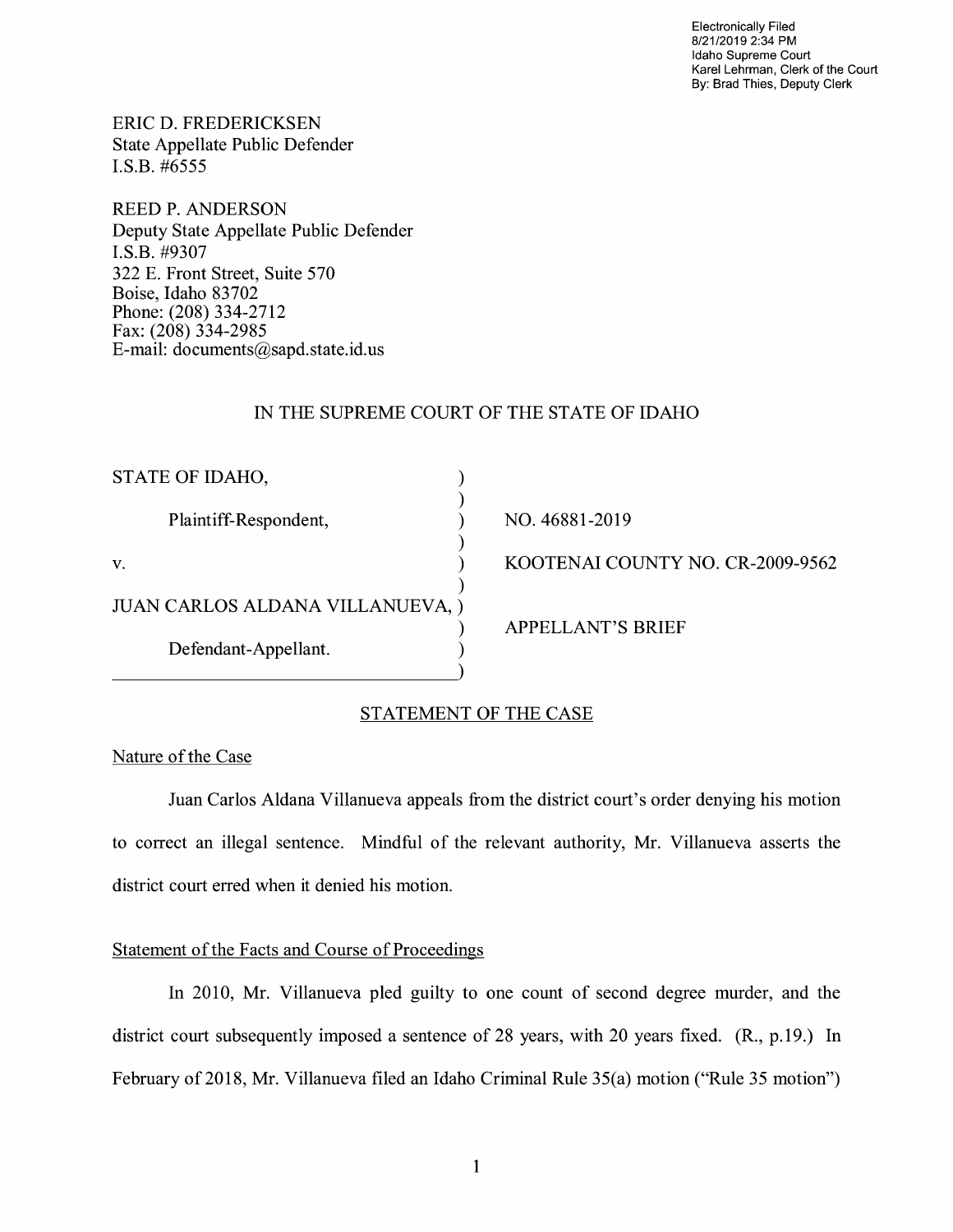to correct an illegal sentence. (R., pp.19-23.) In the motion, he argued his sentence was illegal because his trial counsel failed to tell him that he did not have to speak with the presentence investigator. (R., p.20.) He also asserted that his right to due process was violated because mitigating evidence was not presented to the district court prior to sentencing. (R., pp.20-22.) He also filed several related documents, including a motion for a confidential neuropsychological evaluation, a motion for the appointment of counsel, and a motion for a hearing. (R., pp. 24-52.) Thereafter, the district court appointed counsel to assist Mr. Villanueva. (R., p.53.)

Counsel subsequently filed a memorandum in support of the Rule 35 motion. (R., pp.59- 62.) He argued that Mr. Villanueva was entitled to neurological testing and a reconsideration of his sentence because when Mr. Villanueva committed the crime he was very young, his brain was not fully developed, new advances in MRI technology could show the way his brain had changed, and such technology should be used in reevaluating his sentence. **(R.,** pp.59-62.) The State then filed a brief in opposition to the Rule 35 motion in which it argued that a defendant's insufficient brain development is "irrelevant in demonstrating that a facially illegal sentence was imposed." **(R.,** pp.64-67.) After a hearing, the district court denied Mr. Villanueva's Rule 35 motion. (Tr., p.11, Ls.4-6; R., p.71.) It stated that, in order for the court to grant a motion alleging an illegal sentence, the defendant would have to prove that his sentence was "illegal from the face of the record." (Tr., p.10, Ls.18-22.) It found that the arguments presented "appear[ ed] to be something collateral" to the issue of whether the sentence was illegal, and Mr. Villanueva's sentence was within the statutory maximum. (Tr.,  $p.10$ , L.23 -  $p.11$ , L.4.) Thereafter, Mr. Villanueva filed a notice of appeal timely from the district court's order denying the Rule 35 motion. (R., pp.73-75.)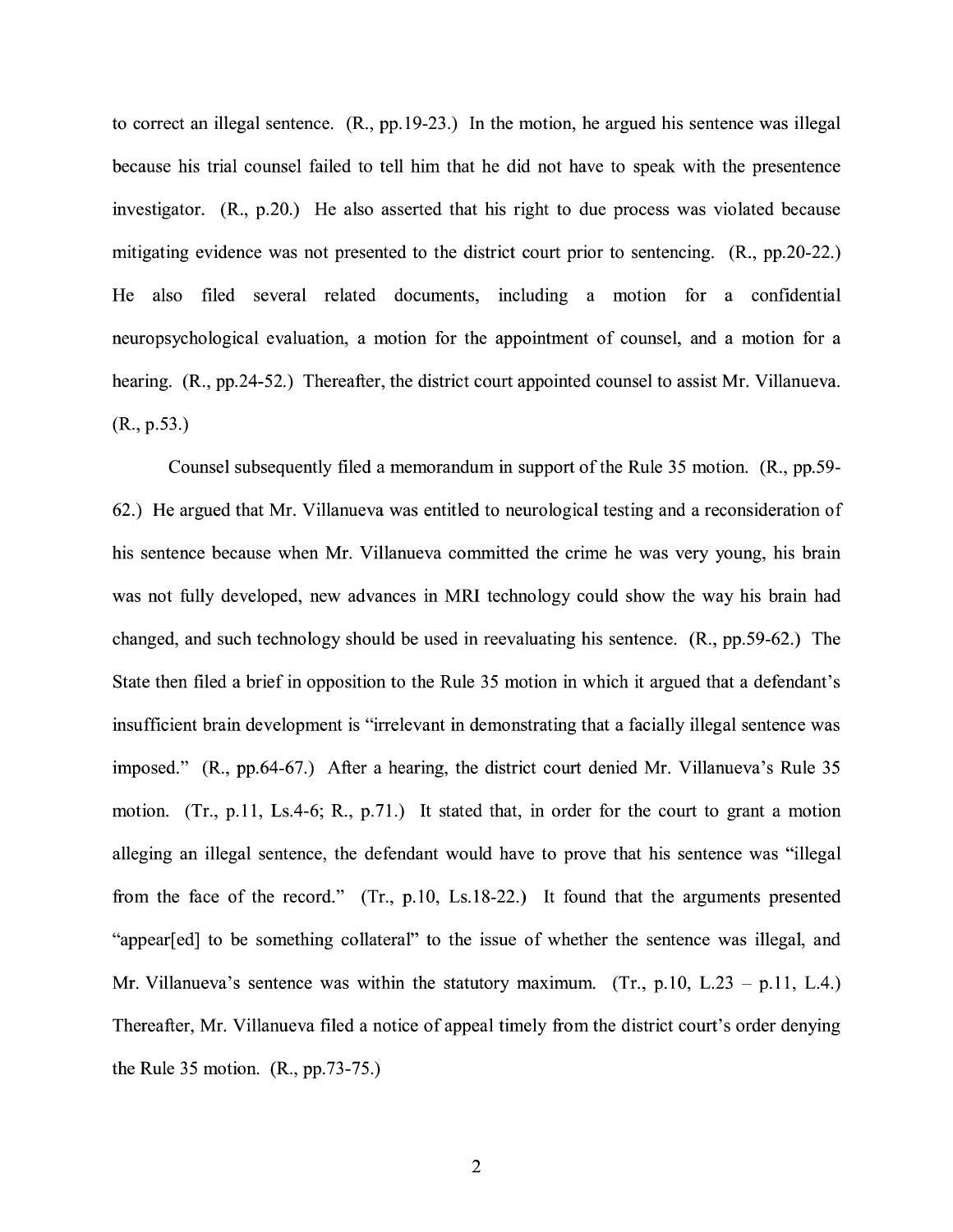#### ISSUE

Did the district court err when it denied Mr. Villanueva's Idaho Criminal Rule 35 motion to correct an illegal sentence?

### ARGUMENT

# The District Court Erred When It Denied Mr. Villanueva's Idaho Criminal Rule 35 Motion To Correct An Illegal Sentence

Under Idaho Criminal Rule 35, a district court "may correct a sentence that is illegal from the face of the record at any time." I.C.R. 35(a). "Generally, whether a sentence is illegal or whether it was imposed in an illegal manner is a question of law over which" appellate courts exercise free review. *State v. Farwell,* 144 Idaho 732, 735 (2007). The Idaho Supreme Court has held, "the term 'illegal sentence' under Rule 35 is narrowly interpreted as a sentence that is illegal from the face of the record, i.e., does not involve significant questions of fact or require an evidentiary hearing." *State v. Clements,* 148 Idaho 82, 86 (2009). More recently, the Idaho Supreme Court clarified that "Rule 35's purpose is to allow courts to correct illegal sentences, *not* to reexamine errors occurring at trial or before the imposition of the sentence." *State v. Wolfe,* 158 Idaho 55, 65 (2015) (emphasis in original).

Mindful of *Clements* and *Wolfe,* Mr. Villanueva asserts the district court erred when it denied his Rule 35(a) motion because his trial counsel failed to tell him he did not have to speak with the presentence investigator. Additionally, Mr. Villanueva asserts his right to due process was violated because exculpatory evidence was not presented to the district court prior to his sentencing and, given the advances in MRI technology, he is entitled to a neuropsychological examination, and a new sentencing hearing at which the results of such testing could be presented to show his brain has dramatically changed since he committed the offense in this case. Therefore, the district court erred when it denied his motion to correct an illegal sentence.